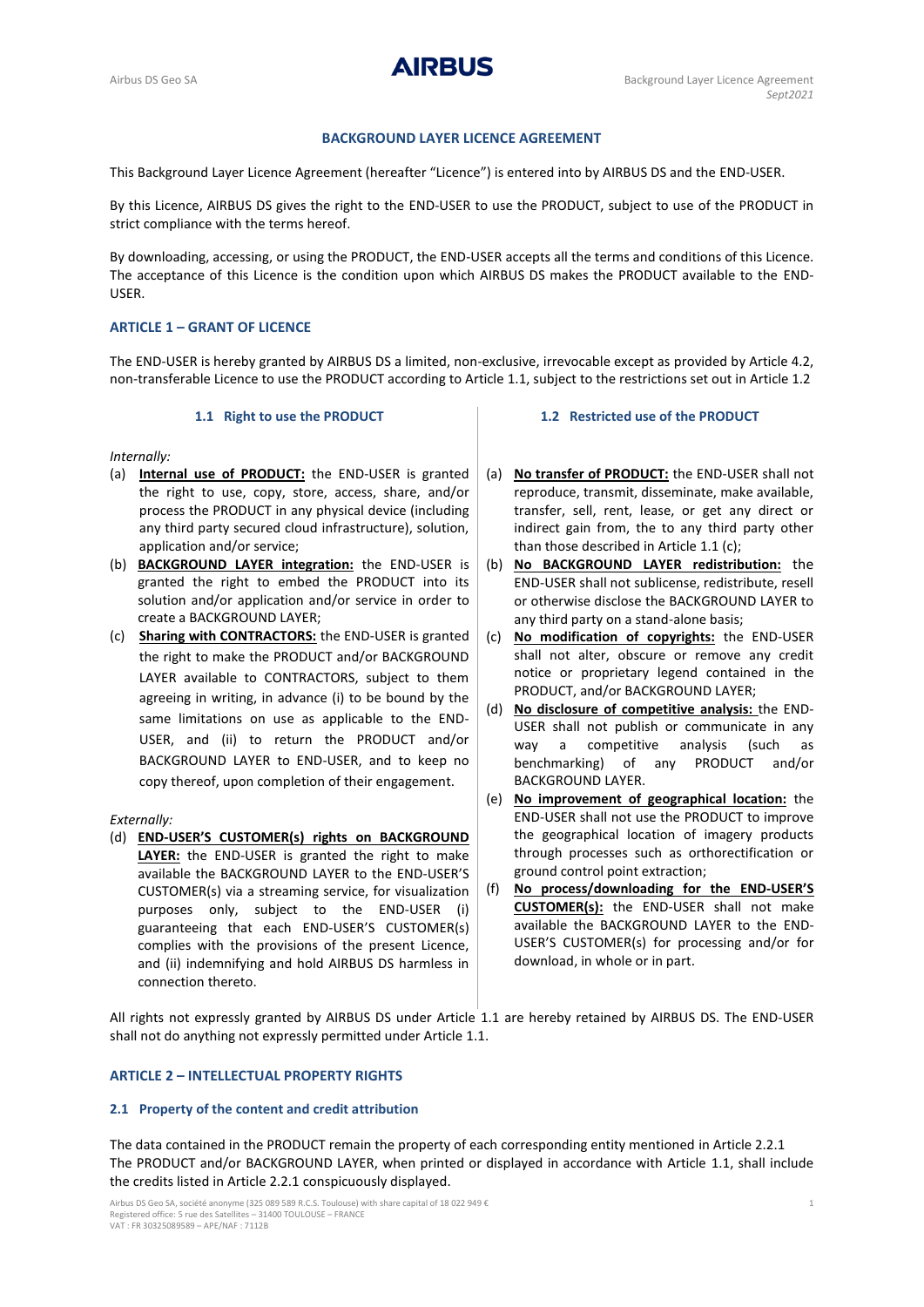# **2.2 Intellectual Property Law**

2.2.1 The PRODUCT is protected by the copyright law detailed in the table below and international copyright laws, as applicable.

| <b>PRODUCT</b> | Entity owner                                                 | Credit attribution                                     |
|----------------|--------------------------------------------------------------|--------------------------------------------------------|
| Pléiades       | d'Études<br>National<br><b>Spatiales</b><br>Centre<br>(CNES) | "© CNES (year of acquisition), Distribution Airbus DS" |
| SPOT 6 and 7   | Airbus DS                                                    | "© Airbus DS (year of acquisition)"                    |
| Pléjades Neo   | Airbus DS                                                    | "© Airbus DS (year of acquisition)"                    |
| PlanetSAT      | <b>Planet Observer</b>                                       | In 3857 projection from zoom 0 to 13 : "©              |
| Global         |                                                              | PlanetObserver (contains Copernicus data)"             |
|                |                                                              | In 4326 projection from zoom 0 to 12: "©               |
|                |                                                              | PlanetObserver (contains Copernicus data)"             |

2.2.2 The PRODUCT and the satellite imagery data contained therein are further protected by articles L. 341-1 to 343-7 of the French Code of Intellectual Property Law as amended by the statute of 1 July 1998, relative to database copyright and by similar statutes in European countries that have incorporated EU Directive n° 96/9 of 11 March 1996 on database copyright into their laws.

### **ARTICLE 3 – WARRANTY – LIABILITY**

- <span id="page-1-0"></span>**3.1 Warranty.** AIRBUS DS warrants that it has sufficient ownership rights in the PRODUCT to make it available to the END-USER under the terms of this Licence.
- **3.2 Disclaimer.** AIRBUS DS does not warrant that the PRODUCT is free of bugs, errors, defects or omissions, and that operation of the PRODUCT will be error-free or uninterrupted or that any issues will be corrected. It does not warrant that the PRODUCT shall meet the END-USER's requirements or expectations, or shall be fit for the END-USER's intended purposes. There are no express or implied warranties of fitness or merchantability given in connection with the use of the PRODUCT or any other warranty. AIRBUS DS disclaims all other warranties or liabilities not expressly provided in Articl[e 3.1.](#page-1-0)
- **3.3 Liability.** In no event shall AIRBUS DS, nor its licensors, be liable for any claim, damage or loss incurred by the END-USER, including without limitation indirect, compensatory, consequential, incidental, special, incorporeal or punitive damages arising out of the use of or inability to use the PRODUCT, and shall not be subject to legal action in this respect. The financial cumulative liability of AIRBUS DS and its licensors shall in any case not exceed the fees paid by END-USER for the PRODUCT(s) giving rise to the claim.

# **ARTICLE 4 – TERM AND TERMINATION**

- **4.1 Licence term.** This Licence is perpetual, unless terminated pursuant to Article 4.2, or as otherwise specified as part of the agreement or subscription to which this Licence belongs.
- **4.2 Termination for END-USER'S breach of Licence.** AIRBUS DS may, in addition to all other remedies to which it may be entitled under this Licence or by law, terminate this Licence by notice in writing if the END-USER breaches any of its provisions. The END-USER shall have no claim to any kind of indemnity in this case. Upon termination of this Licence, the END-USER shall permanently delete the PRODUCT(s) from all devices and destroy any copies on disk. Within 10 days following termination, the END-USER shall certify to AIRBUS DS in writing that all copies of all PRODUCT(s)) have been destroyed.

### **ARTICLE 5 – GOVERNING LAW AND JURISDICTION**

This Licence is governed by the laws of France. All disputes shall be referred to the courts of Paris, France.

# **ARTICLE 6 – GENERAL TERMS**

**6.1 Assignment**. The END-USER shall not transfer part or all of this Licence.

Airbus DS Geo SA, société anonyme (325 089 589 R.C.S. Toulouse) with share capital of 18 022 949 € 2 Registered office: 5 rue des Satellites – 31400 TOULOUSE – FRANCE VAT : FR 30325089589 – APE/NAF : 7112B